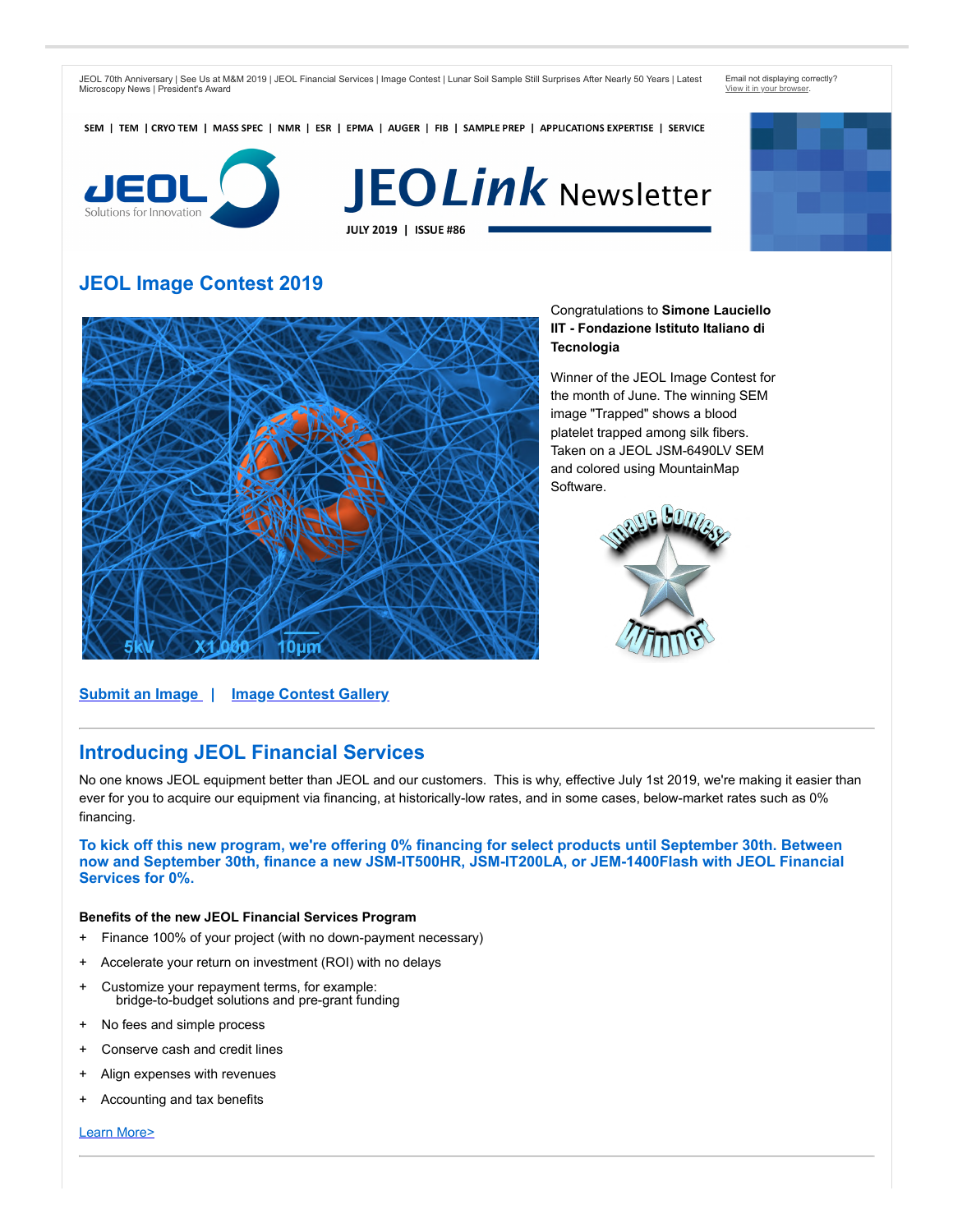# **Apollo 17 Lunar Soil Sample Still Surprises After 50 Years**



50 years ago on July 20, 1969, Apollo 11 landed on the moon. Three years later, Apollo 17 was the last Apollo mission to land men on the moon and the only one to carry a geologist. Lunar soil samples collected from that last moon landing are still yielding a few surprises for a new generation of researchers. When an undergraduate at the University of Houston (UH), Monica Martinez, landed the opportunity to examine a sample of the fine-grained regolith (essentially inorganic topsoil) collected by the Apollo 17 astronauts in 1972, she and her PI, Dr. James Meen, were surprised to find some unexpected minerals. It was by chance that Monica had the opportunity to examine a portion of the lunar soil sample in the electron microscope. "How could I say no to working with moon rocks?" she recalls. It led to an exciting discovery and she has two published conference proceedings to date on this second major project with Dr. Meen.



Species in regolith not in igneous rocks: Sulfides



40 mg of fine  $\left( <100 \text{ }\mu\text{m} \right)$ regolith 74221,2 wer spread on Mylar and X-ray maps made on SEM.

Calcium sulfide (no FeS).

Oldhamite is rare terrestrial and meteorite mineral but contains no alkalis. This grain has variable Na and K and no Mg or transition metals.

[Read the full story and see data from the lunar soil sample](https://go.jeolusa.com/e/234012/S-REALab-University-of-Houston/5d3v37/492683894?h=Z_6vr3Yir99sstbuXny47YcQKLyyztiA_kDnuezYiLM)>

#### **New Periodic Table App**



Always keep the periodic table with you! 2019 is the International Year of the Periodic Table, and we've developed a new App, available through the Apple App Store, for SEM, NMR, and Mass Spec. Included in this App is all related elemental data for Energy-Dispersive x-ray Spectroscopy (EDS). Note that it's also just been updated to include X-ray energy peak overlap lines for EDX, thanks to a suggestion from a user!

[Learn More>](https://go.jeolusa.com/e/234012/CES-JEOL-Posters-and-Calendars/5d3v3c/492683894?h=Z_6vr3Yir99sstbuXny47YcQKLyyztiA_kDnuezYiLM)

**App Store** 



#### **JEOL President's Award**

Two JEOL USA employees in the Peabody, Mass. office won the corporatewide annual President's Award from JEOL, Ltd. for their work on our Environmental Control Systems for atomic resolution TEM. L to R: Bob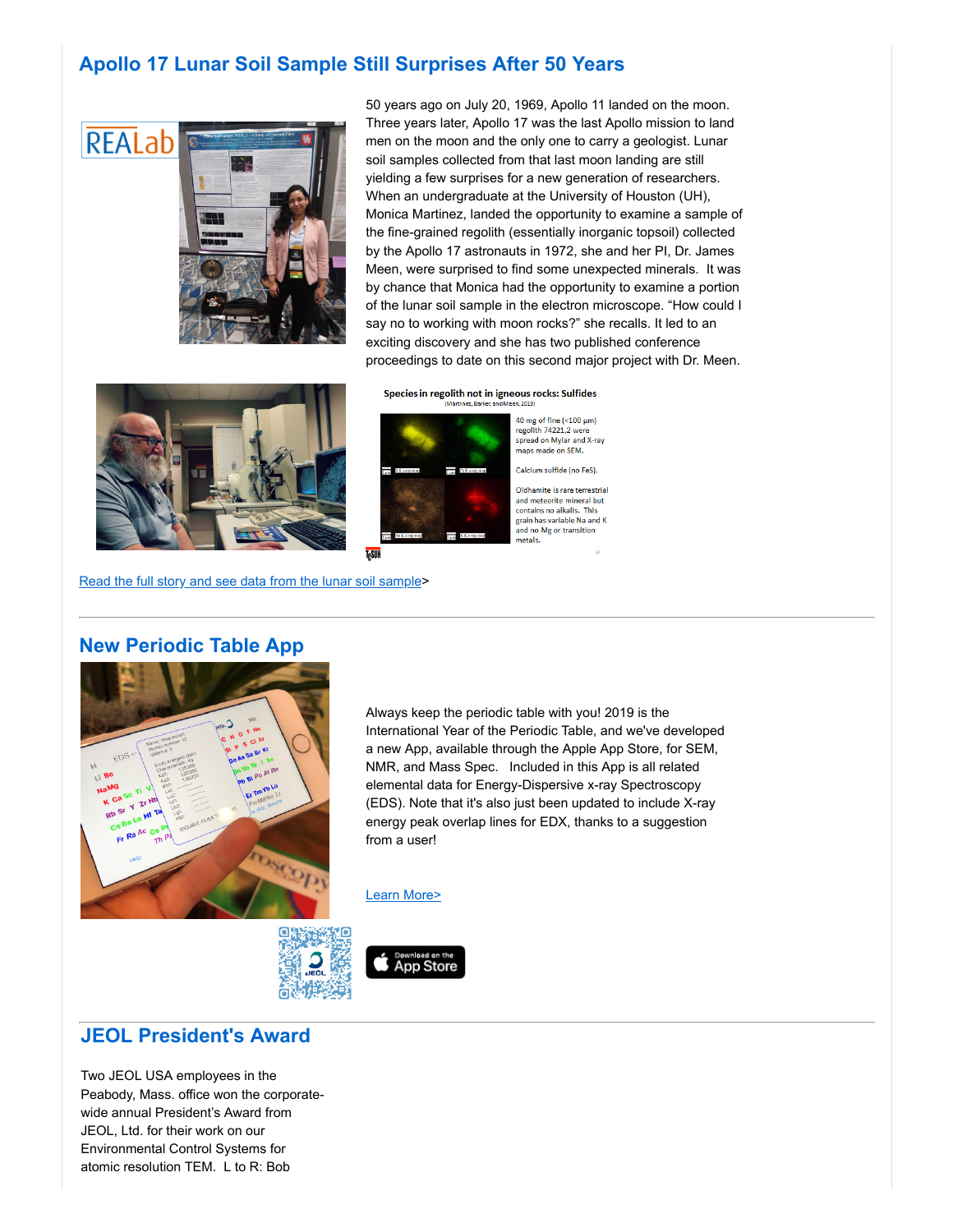Pohorenec, Mike McKie and Joseph Girgis are shown with their awards, H. Arima, and John Guerin. A special lunch was held to recognize Joseph and Mike for their outstanding work!



# Seen Newsfeed

**Direct synthesis of hydrogen [peroxide using TS-1 supported](https://go.jeolusa.com/e/234012/gen-peroxide-ts-catalysts-html/5d3v3h/492683894?h=Z_6vr3Yir99sstbuXny47YcQKLyyztiA_kDnuezYiLM) catalysts**

**An innovative electron microscope [overturning common knowledge of](https://go.jeolusa.com/e/234012/ETrjAcdX1pGln5rIvnnzRZLJS-LxAY/5d3v3k/492683894?h=Z_6vr3Yir99sstbuXny47YcQKLyyztiA_kDnuezYiLM) 88 years history**

**[Won again he has - 'MXene Yoda'](https://go.jeolusa.com/e/234012/PUh6RHBm1jfteGu-Jscn6ZCklI9nmE/5d3v3m/492683894?h=Z_6vr3Yir99sstbuXny47YcQKLyyztiA_kDnuezYiLM) wins art competition**







Direct synthesis of  $\rm H_2O_2$  from hydrogen and oxygen using a commercial titanium silicate called TS-1 as a support for Gold Palladium (AuPd) and Gold Palladium Platinum (AuPdPt) catalysts, a reaction that could be carried out in situ as the first step in a manufacturing process.

Groundbreaking TEM technology! A newly developed magnetic objective-lens system for a magnetic-field-free environment at the sample position enables direct, atomresolved imaging of magnetic materials such as silicon steels. Developed by Prof. Naoya Shibata at the University of Tokyo and JEOL Ltd.

Won again he has! Congratulations Armin for your win with MXene Yoda. Armin VahidMohammadi of Auburn University has won several JEOL image contests!



## **Join us at M&M 2019** Booth 623 - Portland, Oregon

We're introducing new SEM technology and celebrating 70 years of innovation in electron microscopy. [Register for a demonstration or view the schedule.](https://go.jeolusa.com/e/234012/l-234012-2017-06-20-289nq/5d3v3r/492683894?h=Z_6vr3Yir99sstbuXny47YcQKLyyztiA_kDnuezYiLM)